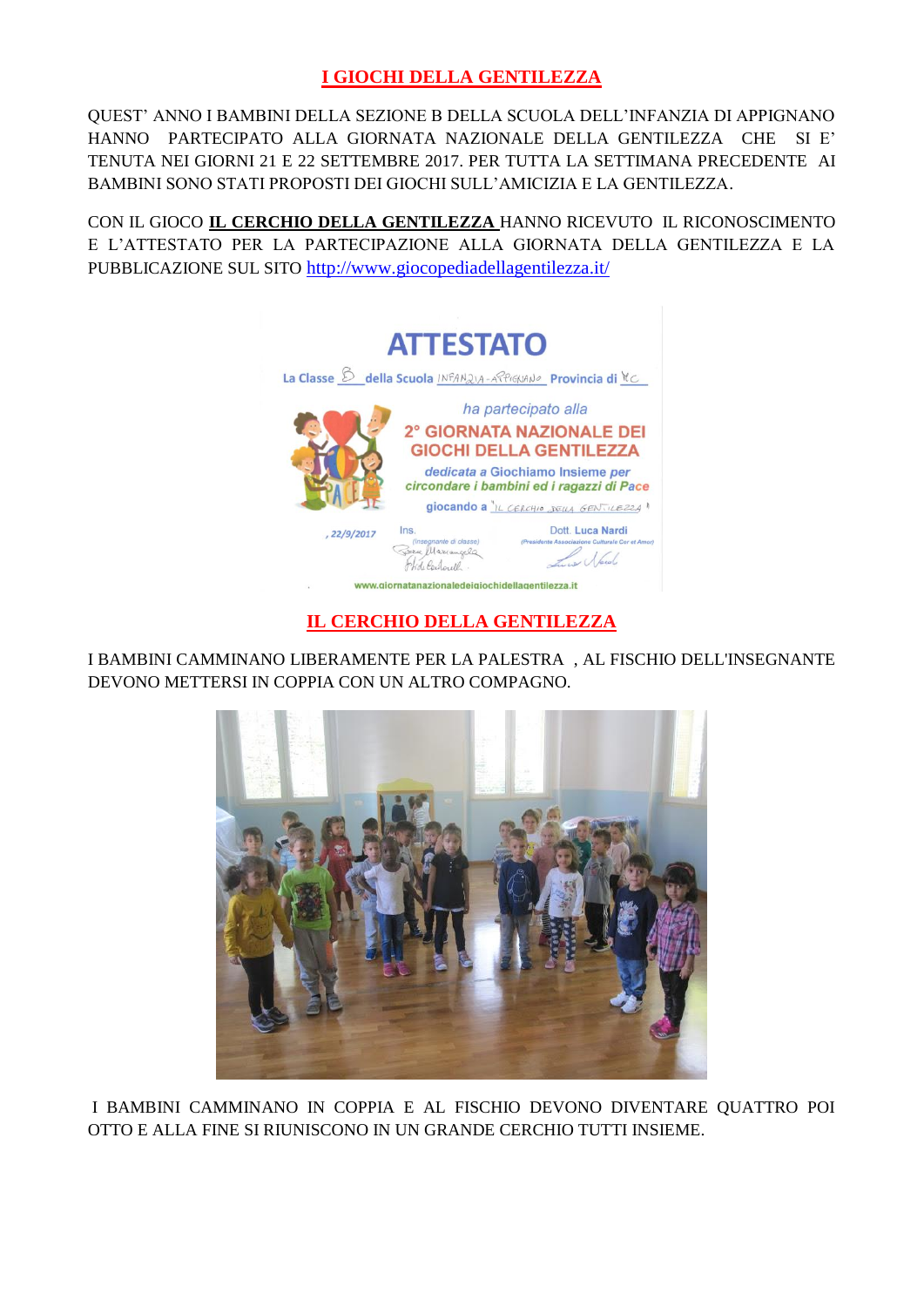

# "PALLA NOME"

I BAMBINI SONO SEDUTI IN CERCHIO UN BAMBINO LANCIA LA PALLA AD UN COMPAGNO DICENDONE IL NOME E COSI' VIA FINCHE' TUTTI VENGONO CHIAMATI

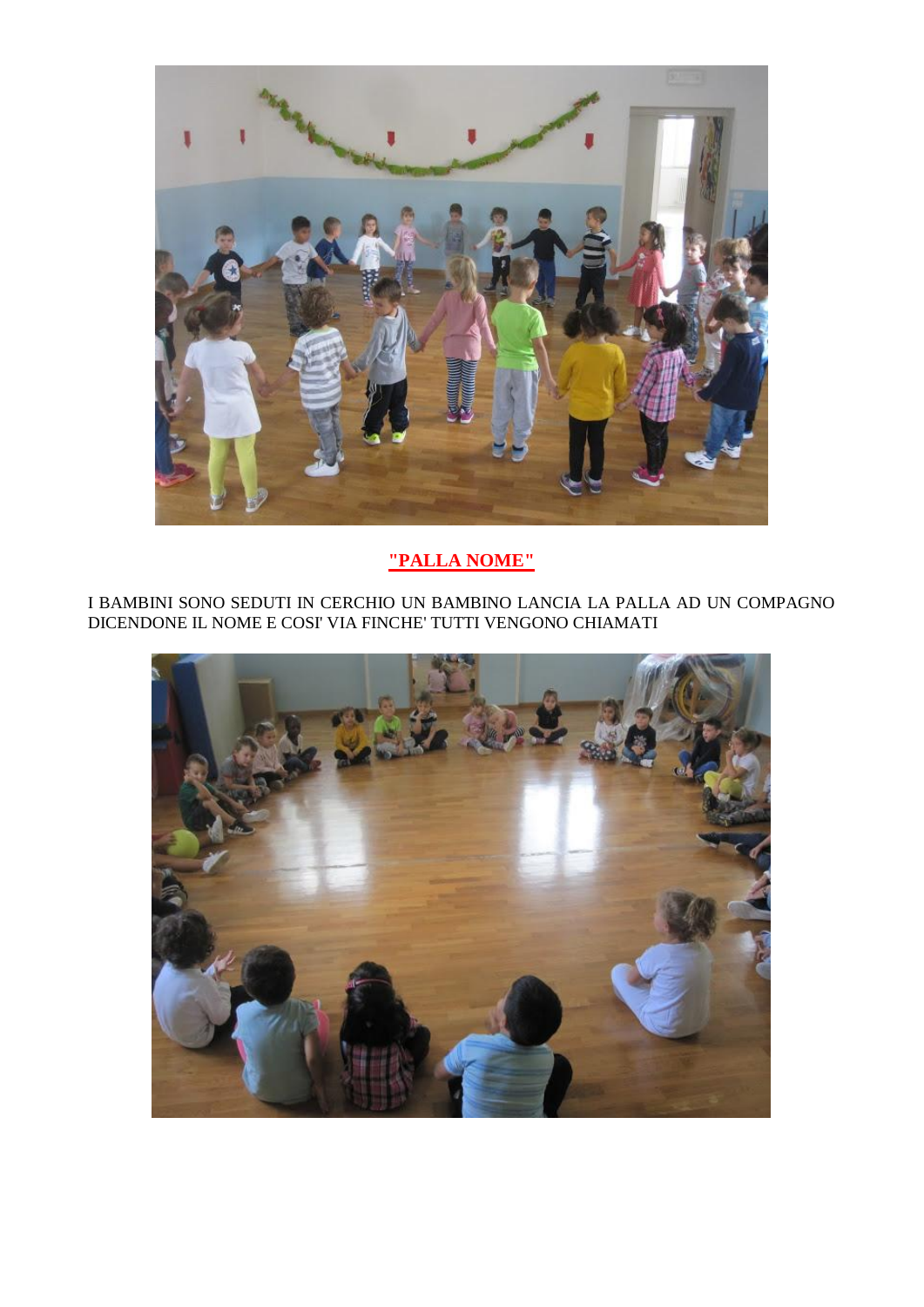

## **"IL CERCHIO DELL'ABBRACCIO"**

TANTI CERCHI PER TERRA , I BAMBINI CAMMINANO LIBERAMENTE, ALLO STOP DELL'INSEGNANTE DEVONO ENTRARE NEI CERCHI IN COPPIA E ABBRACCIARSI.

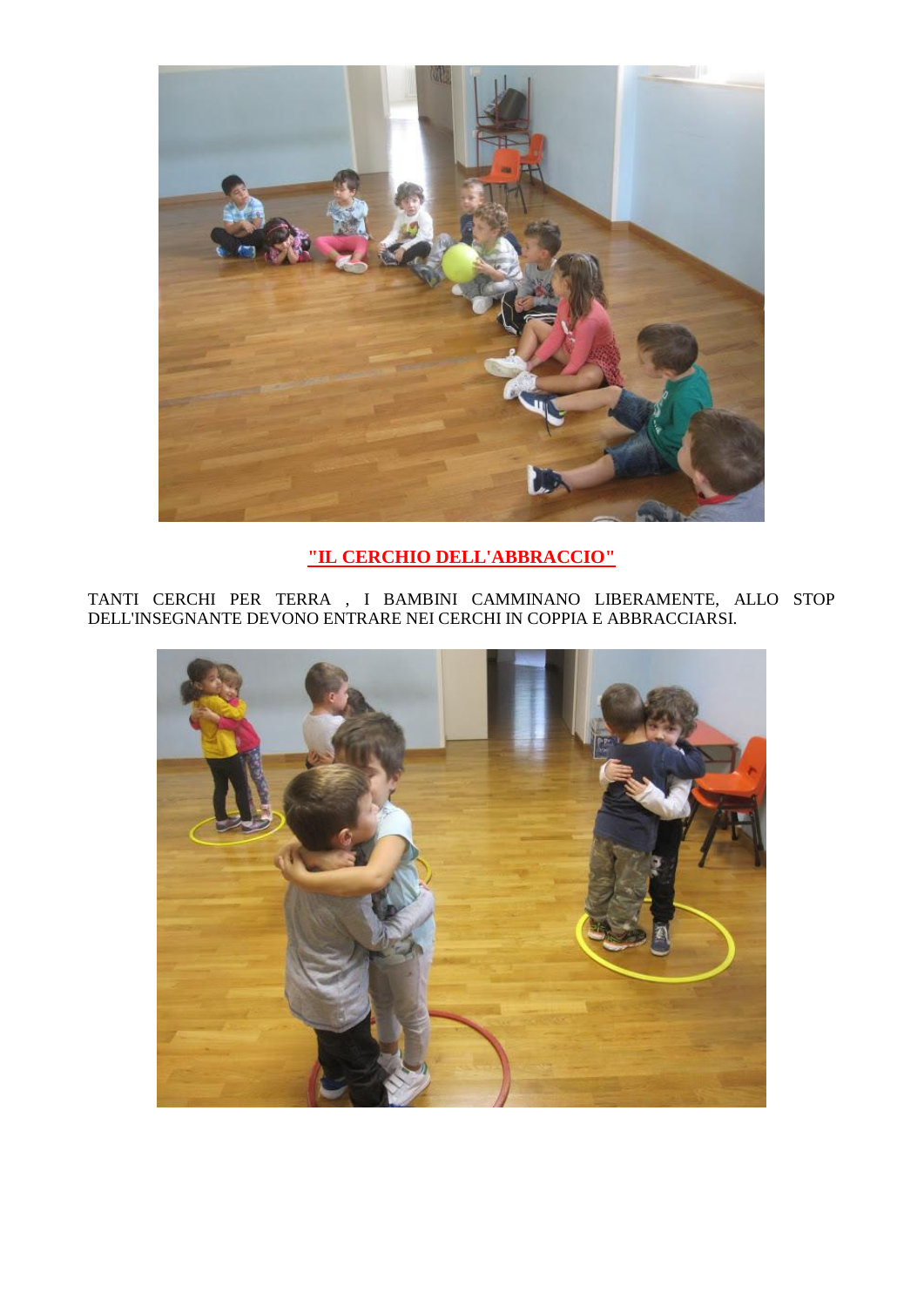POI IN TRE



IN QUATTRO , IN CINQUE, IN SEI E INFINE IN SETTE DENTRO AL CERCHIO



UN BEL GRUPPO DI AMICI!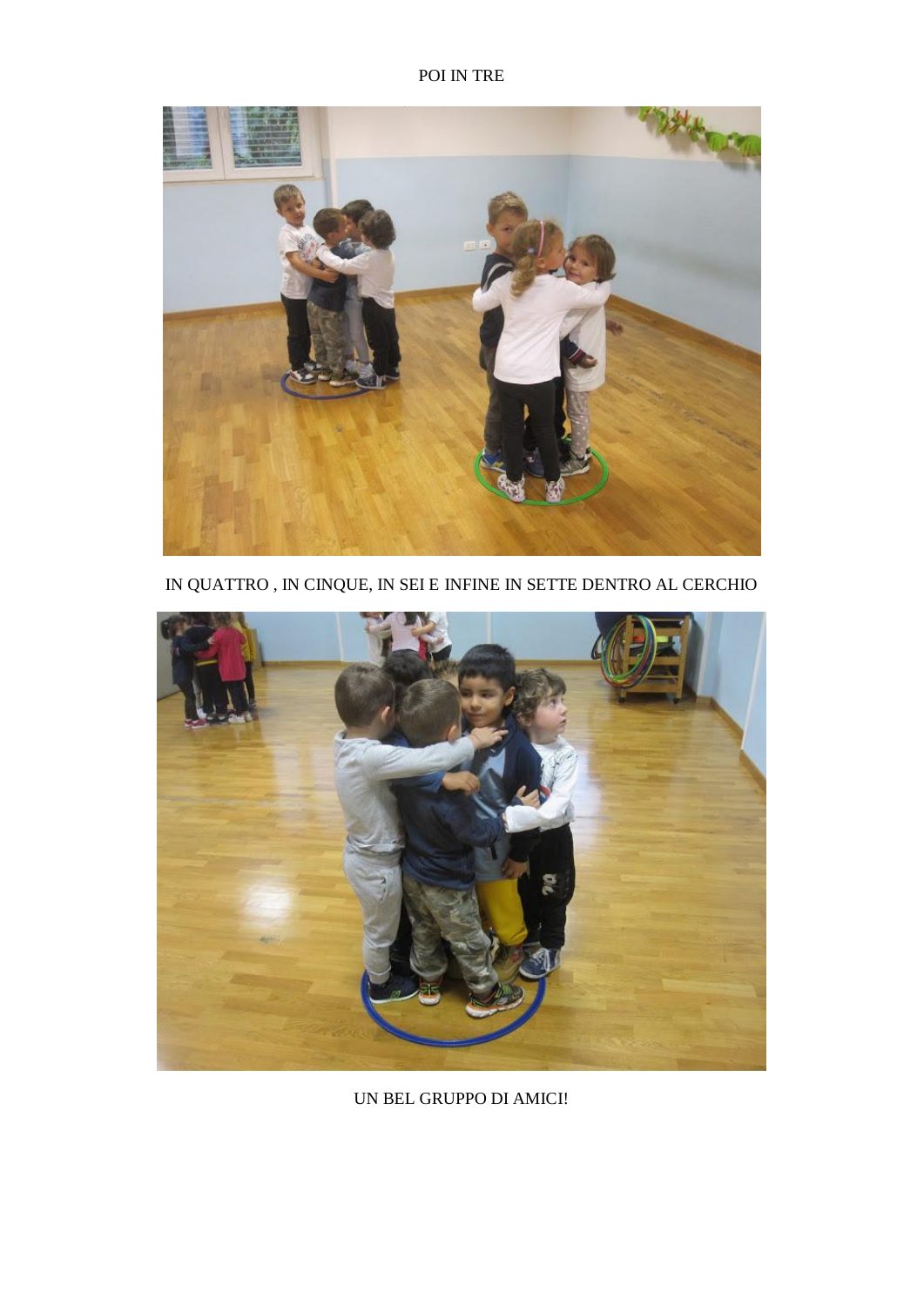#### "ANIMALI CERCASI"

AI BAMBINI VENGONO CONSEGNATE DELLE FIGURE DI ANIMALI. AL DEVONO CAMMINARE LIBERAMENTE FACENDO IL VERSO DELL'ANIMALE E CERCANDO GLI ALTRI COMPAGNI CHE FANNO LO STESSO VERSO FINO A FORMARE GRUPPI DA TRE- QUATTRO BAMBINI E SEDERSI.



UNA VOLTA SEDUTI OGNI GRUPPO DEVE FARE IL VERSO DEL PROPRIO ANIMALE E GLI ALTRI BAMBINI DEVONO INDOVINARE.